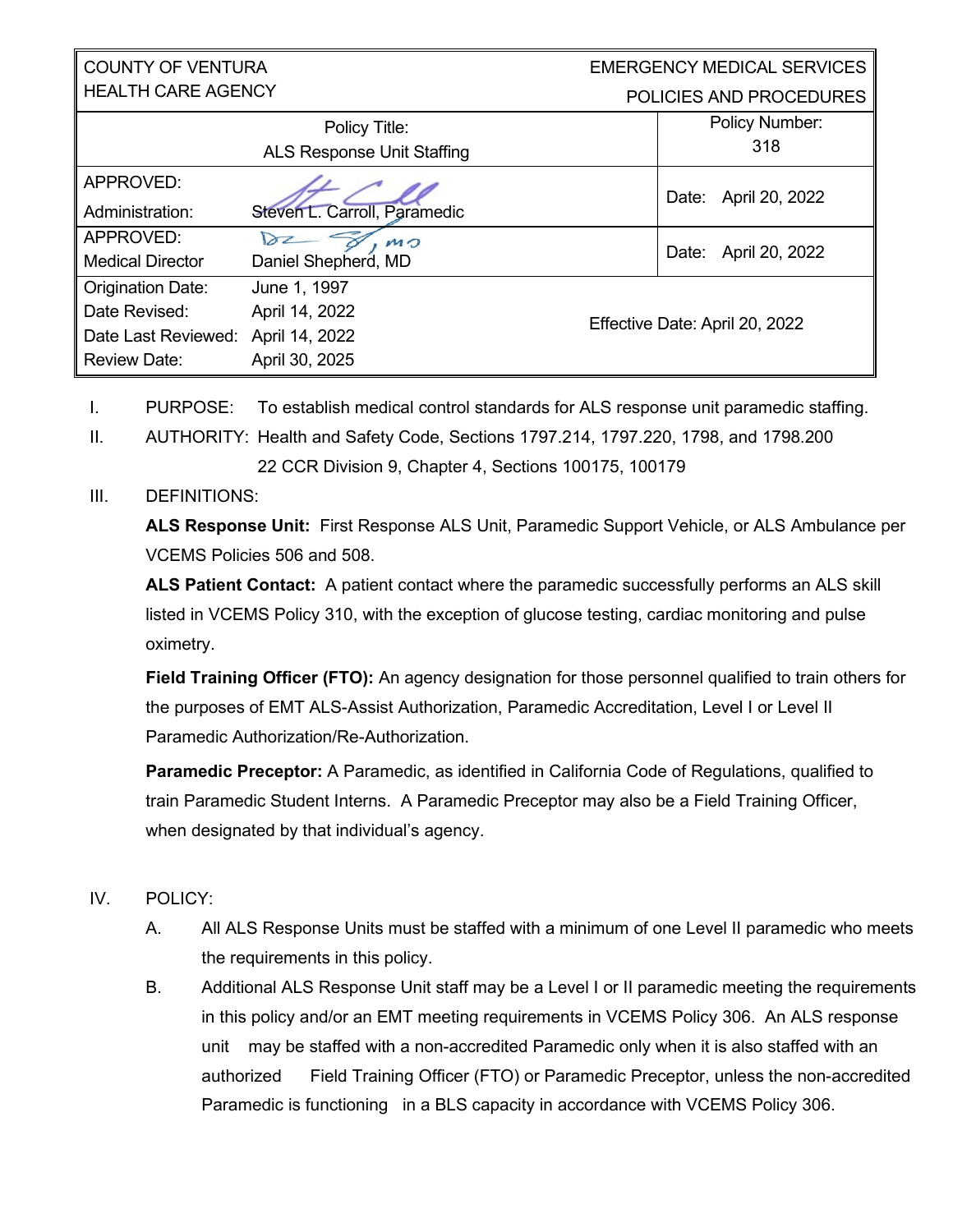## V. PROCEDURE:

- A. Level I
	- 1. A paramedic will have Level I status upon completion of the following:
		- a. Current Paramedic Licensure by the State of California
		- b. Current Accreditation in the County of Ventura per VCEMS Policy 315.
	- 2. To maintain Level I status, the paramedic shall:
		- a. Maintain employment with an approved Ventura County ALS service provider.

- b. Complete a minimum of 288 hours of practice as a paramedic or 30 patient contacts (minimum of 15 ALS) every six-month period (January 1 – June 30 and July  $1 -$  December 31);
	- 1) With the approval of the EMS Medical Director, for those paramedics with a minimum of 1 year of field experience in Ventura County, are employed as a field paramedic in another county or work in an acute care setting (RN or LVN) on a full-time basis, complete a minimum of 144 hours of practice, or 20 patient contacts (minimum 10 ALS), in the previous 6-month period in Ventura County.
- c. Complete VCEMS continuing education requirements, as described in Section V.C.
- 3. If the paramedic fails to meet these requirements, s/he is no longer authorized as a Level I paramedic.
- 4. To be reauthorized as a Level I paramedic, the paramedic must complete a minimum of 48 hours as a second or third crewmember of direct field observation by an authorized Paramedic FTO, to include a minimum of 5 ALS contacts.
- B. Level II
	- 1. A paramedic will have Level II status upon completion of the following:
		- a. Employer approval.
		- b. All of the requirements of Level I.
		- c. A minimum of 240 hours of direct field observation by an authorized Ventura County Paramedic FTO.
			- 1) This will include a minimum of 30 patient contacts, (minimum 15 ALS contacts).
			- 2) If a paramedic has a minimum of 4000 hours of prehospital field experience performing initial ALS assessment and care. Direct field observation with the approval of the Paramedic FTO and PCC may be reduced to 144 hours or 20 patient contacts (minimum 10 ALS).
		- d. Approval by the paramedic FTO who evaluated most of the contacts.
		- e. Successful completion of competency assessments: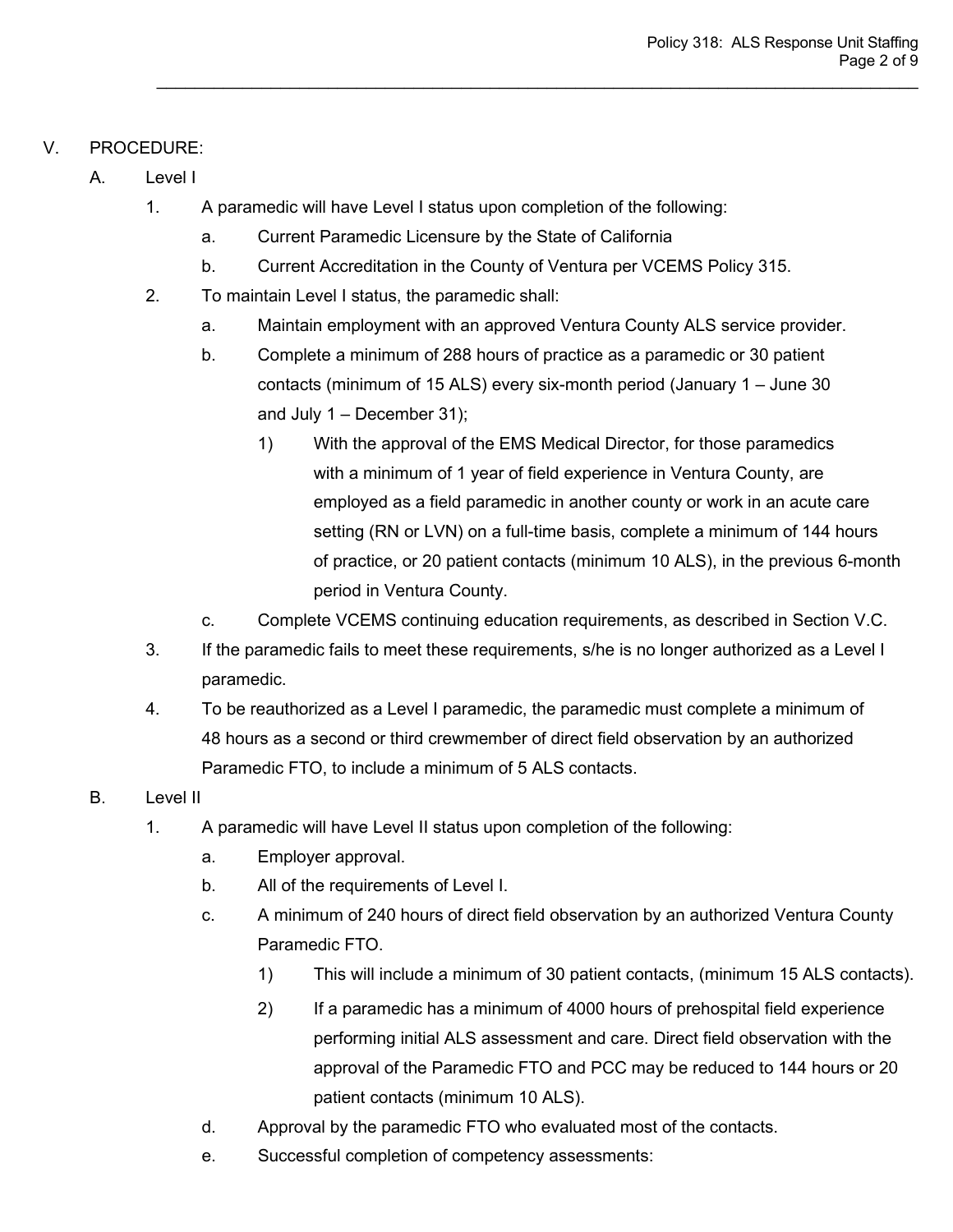- 1) Scenario based skills assessment conducted by the candidate's preceptor, Provider's clinical coordinator, PCC and PLP when possible.
- 2) Written policy competency and arrhythmia recognition and treatment assessment administered by VCEMS. Minimum Passing score will be 80% on each assessment.

- 3) Candidates who fail to attain 80% on either section V.B.e.2)-3) shall attend a remediation session with the Base Hospital PLP or designee or the provider's Medical Director prior to retaking either assessment. Written documentation of remediation will be forwarded to VCEMS.
- f. Obtain favorable recommendations of the PCCs who have evaluated the paramedic during the upgrade process. The PCC's recommendations will be based upon a review of the completed performance evaluation standards, review of patient contacts and direct clinical observation.
	- 1) Delays in arranging or scheduling direct field observation shift(s) should not delay the Level II upgrade process. In the event an observation shift cannot be arranged with the PCC by the end of the 240 hour upgrade process, the observation requirement may be waived with VCEMS approval. Every attempt should be made to schedule this observation in advance, and conduct the shift prior to the completion of the 240 hour upgrade process.
- g. Forward Appendix A, Appendix B and copies of the 30 patient contacts to VCEMS.
	- 1) Appendix A shall include all dates and times the upgrading paramedic has spent with the Paramedic FTO to total a minimum of 240 hours.
	- 2) Appendix B shall be completed each shift per the Method of Evaluation Key at the bottom of the form.
	- 3) Submit 30 patient contacts, 15 meeting criteria as defined in Section III, Definitions, ALS Patient Contact.
- 2. To maintain Level II status, the paramedic shall:
	- a. Maintain employment with an approved Ventura County ALS service provider.
	- b. Function as a paramedic for a minimum of 576 hours or have a minimum of 60 patient contacts (minimum 30 ALS), over the previous six-month period (January 1 – June 30 and July 1 – December 31).
		- 1) For those paramedics with a minimum of 3 years field experience, no more than 144 hours of this requirement may be met by documentation of actual instruction at approved PALS, PEPP, ACLS, PHTLS, BTLS, EMT or Paramedic training programs.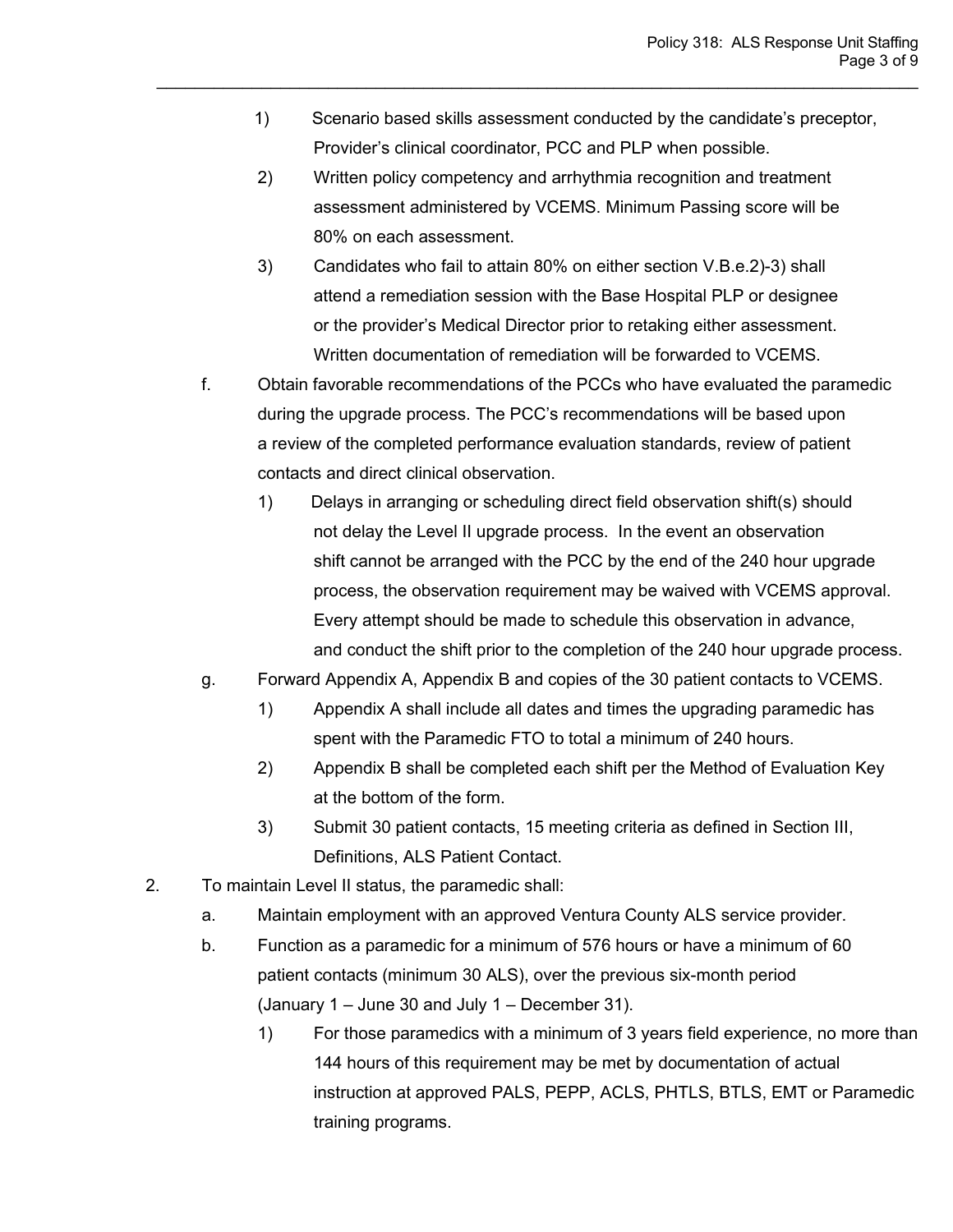2) With the approval of the EMS Medical Director, for those paramedics with a minimum of 3 years of field experience in Ventura County, are employed as a field paramedic in another county or work in an acute care setting (RN or LVN) on a full-time basis, complete a minimum of 288 hours of practice, or 30 patient contacts (minimum 15 ALS), in the previous 6 month period in Ventura County.

- 3) A paramedic whose primary duties are administering the ALS Program (90% of the time) for his/her agency and with approval of the EMS Medical Director may maintain his/her level II status by performing a minimum of 5 ALS calls per 6 months (January 1 – June 30 and July 1 – December 31).
- 4) If the paramedic fails to meet this requirement:
	- a) His/her paramedic status reverts to Level I.
	- b) If Level II authorization has lapsed for less than six months, reauthorization will require completion of a minimum of 96 hours of direct field observation by an authorized Ventura County Paramedic FTO, to include a minimum of 10 ALS patient contacts.
	- c) If Level II authorization has lapsed for less than one year and the paramedic has not worked as a paramedic for 6 months or more during the lapse interval OR if Level II authorization has lapsed for greater than one year, reauthorization will require completion of all of the requirements in Section V.B.1. These requirements may be reduced at the discretion of the VCEMS Medical Director.
	- d) If the paramedic has been employed as a paramedic outside of Ventura County or has worked in an acute care setting (RN or LVN) during the period of lapse of authorization, these requirements may be reduced at the discretion of the VCEMS Medical Director.
	- e) Complete VCEMS continuing education requirements, as described in Section V.C.
- C. Continuing Education Requirements Fifty percent (50%) of all CE hours shall be obtained through Ventura County approved courses and 50% of total CE hours must be instructor based.
	- 1. Advanced Cardiac Life Support (ACLS) certification and Handtevy course completion shall be obtained within three months and remain current (refresher courses every 2 years).
	- 2. Field Care Audits (Field care audit): Twelve (12) hours per two years, at least 6 of which shall be attended in Ventura County. Base Hospitals will offer Field care audit sessions.
	- 3. Periodic training sessions or structured clinical experience (Lecture/ Seminar) as follows:
		- a. Attend one skills refresher session in the first year of the license period, one in the second year, and one every year thereafter.
	- b. Education and/or testing on updates to local policies and procedures.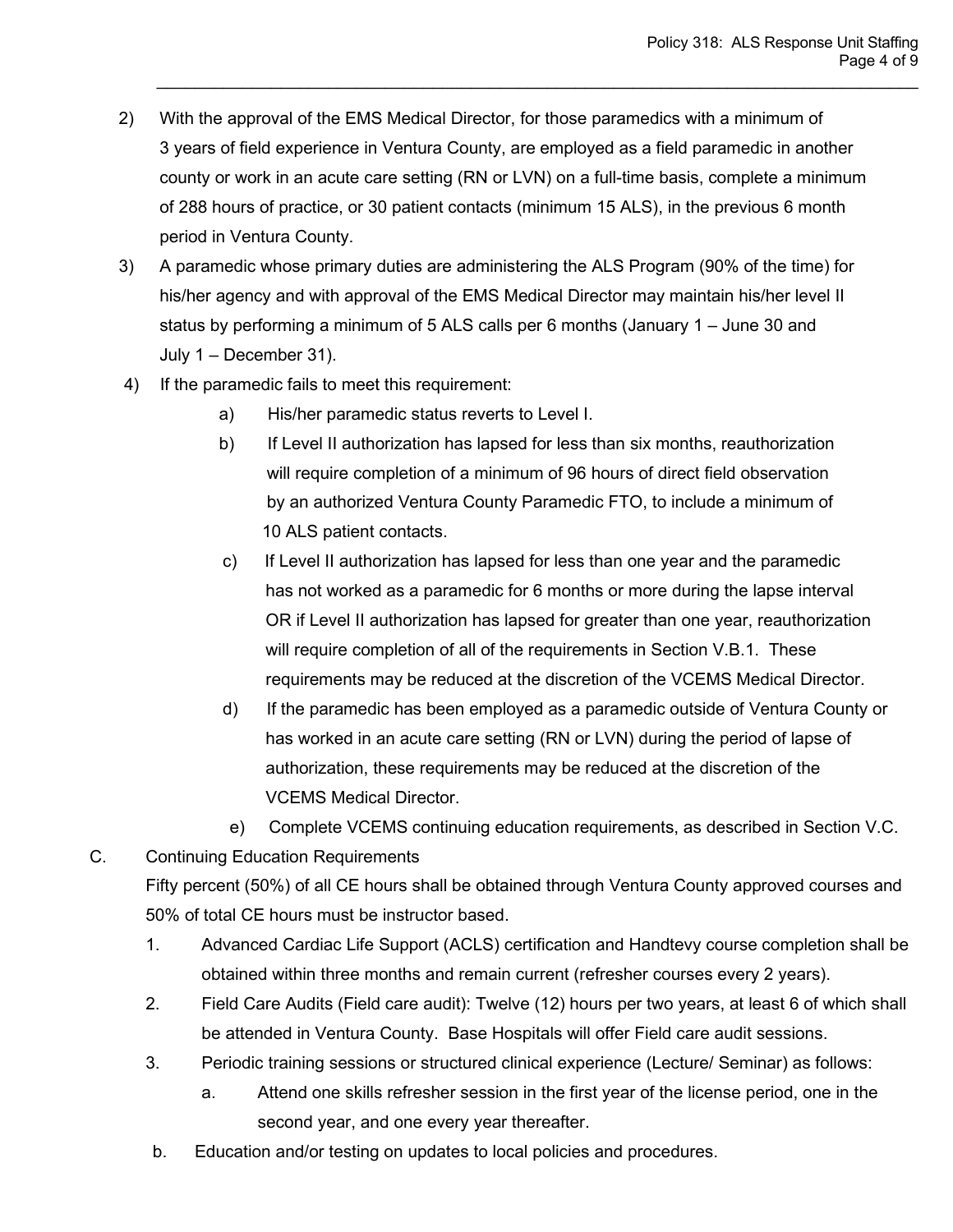c. Completion of Ventura County Multi-Casualty Incident training per VCEMS Policy 131.

- d. Successful completion of any additional VCEMS-prescribed training as required. These may include, but not be limited to:
	- 1) Education, and/or testing, in specific clinical conditions identified in the quality improvement program.
	- 2) Education and/or testing for Local Optional Scope of Practice Skills.
	- 3) The remaining hours may be earned by any combination of field care audit, Clinical hours, Self-Study/Video, Lecture, or Instruction at ALS/BLS level. Clinical hours will receive credit as 1-hour credit for each hour spent in the hospital and must include performance of Paramedic Scope of Practice procedures. The paramedic may be required by his/her employer to obtain Clinical Hours. The input of the Base Hospital Prehospital Care Coordinator and/or Paramedic Liaison Physician shall be considered in determining the need for Clinical Hours.
	- 4) Successfully complete a CPR skills evaluation using a recording/reporting manikin once per six (6) month period based on license cycle.
- 4. Courses shall be listed on the Ventura County Accreditation Continuing Education Log and submitted to VCEMS upon reaccreditation. Continuing education listed on the continuing education log is subject to audit.
- D. The VCEMS Medical Director may temporarily suspend or withdraw Level I or Level II authorization pending clinical remediation.
- E. Failure to comply with the standards of this policy will be considered to be operating outside of medical control.
- F. ALS Service Providers must report any change in Level I/II status to VCEMS within 5 days of taking action.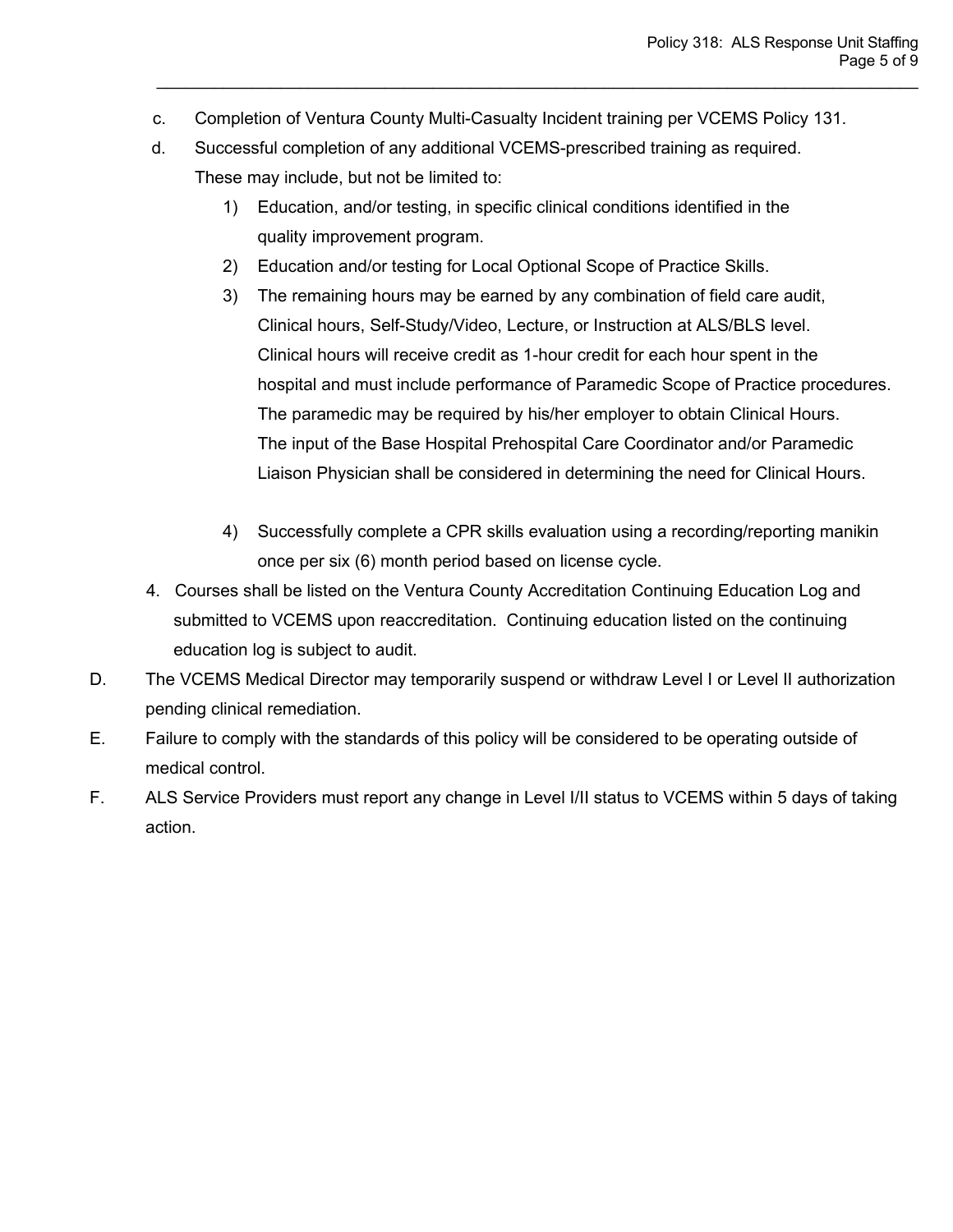Appendix A

#### **PARAMEDIC UPGRADE EMPLOYER RECOMMENDATION FORM**

 $\_$  , and the set of the set of the set of the set of the set of the set of the set of the set of the set of the set of the set of the set of the set of the set of the set of the set of the set of the set of the set of th

**Employer:** Please instruct the paramedic to complete the requirements in the order listed. Employer shall contact PCC to schedule appointment.

, paramedic has been evaluated and has met all criteria for upgrade to Level II status as defined in Ventura County EMS Policy 318.

| <b>Level II Paramedic</b>                                                                                                                                                                                       |                              |              |               |    |             |              |               |
|-----------------------------------------------------------------------------------------------------------------------------------------------------------------------------------------------------------------|------------------------------|--------------|---------------|----|-------------|--------------|---------------|
| All the requirement of level I met.<br>Completion of 240 hrs of direct field observation by an authorized Paramedic FTO<br>Approval by Paramedic FTO<br>Submit all appropriate documentation to VCEMS including |                              |              |               |    |             |              |               |
|                                                                                                                                                                                                                 | <b>Date</b>                  | <b>Hours</b> | <b>FTO</b>    |    | <b>Date</b> | <b>Hours</b> | <b>FTO</b>    |
|                                                                                                                                                                                                                 |                              |              | Print legibly |    |             |              | Print legibly |
| 1                                                                                                                                                                                                               |                              |              |               | 9  |             |              |               |
| $\overline{2}$                                                                                                                                                                                                  |                              |              |               | 10 |             |              |               |
| 3                                                                                                                                                                                                               |                              |              |               | 11 |             |              |               |
| $\overline{4}$                                                                                                                                                                                                  |                              |              |               | 12 |             |              |               |
| 5                                                                                                                                                                                                               |                              |              |               | 13 |             |              |               |
| 6                                                                                                                                                                                                               |                              |              |               | 14 |             |              |               |
| $\overline{7}$                                                                                                                                                                                                  |                              |              |               | 15 |             |              |               |
| 8                                                                                                                                                                                                               |                              |              |               | 16 |             |              |               |
|                                                                                                                                                                                                                 | <b>Total Hours Completed</b> |              |               |    |             |              |               |

**Please sign and date below for approval.**

I have reviewed all supporting documentation and it is attached to this recommendation.

| Paramedic FTO Signature                                                                              | Print FTO name legibly      | Date: |  |  |  |
|------------------------------------------------------------------------------------------------------|-----------------------------|-------|--|--|--|
|                                                                                                      |                             |       |  |  |  |
| <b>Employer Signature</b>                                                                            | Print Employer name legibly | Date  |  |  |  |
| Per section V.B.1.c.2): PCC signature required if paramedic qualifies for shortened upgrade process. |                             |       |  |  |  |
|                                                                                                      |                             |       |  |  |  |
|                                                                                                      |                             |       |  |  |  |
| <b>PCC Signature</b>                                                                                 | Print PCC signature legibly | Date  |  |  |  |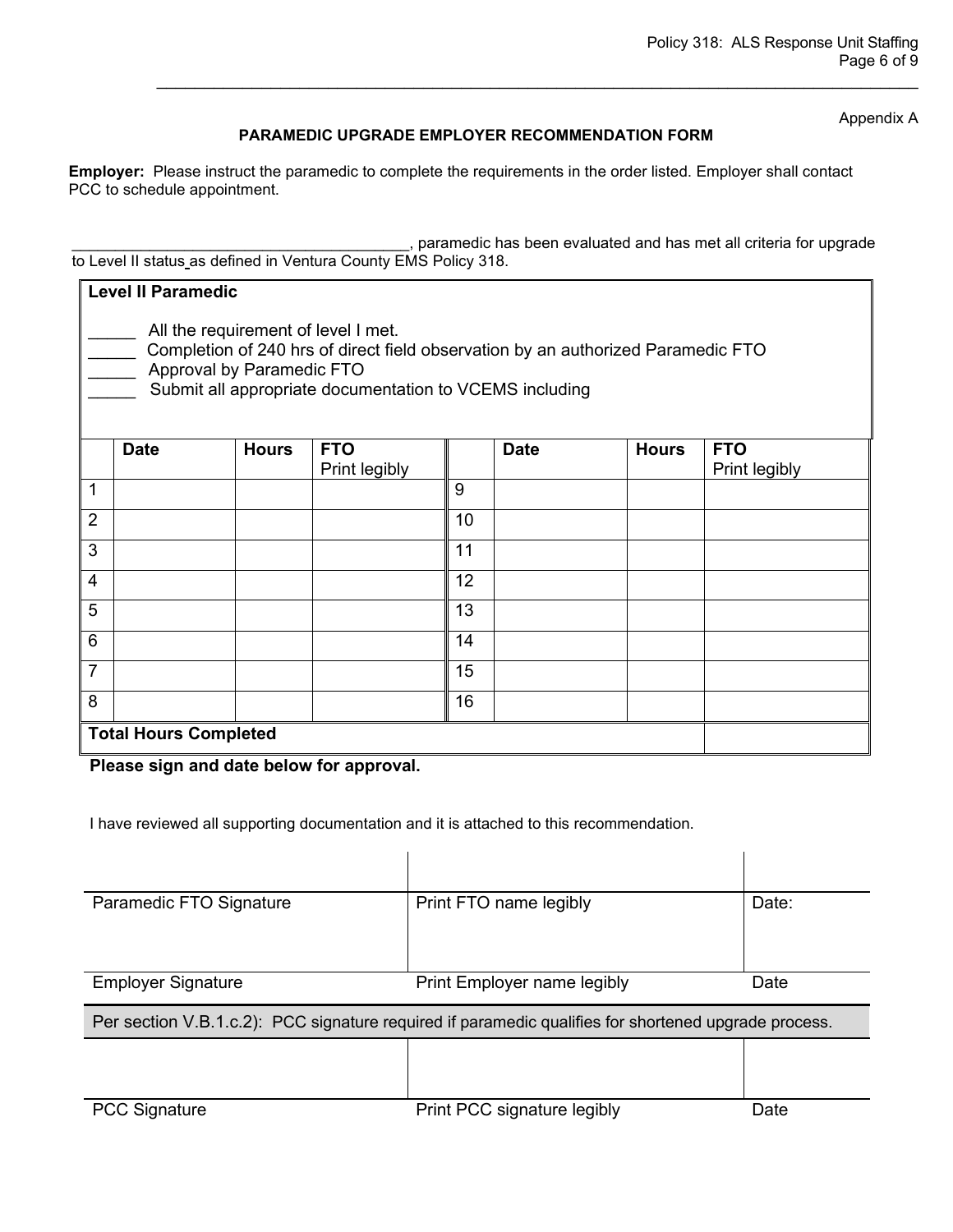|                                                                                                                          | <b>Upgrade Procedure</b>                                                                                                                        | <b>Ventura County EMS</b>                                                    | Appe<br>240 hours or 10 shifts<br>30 patient contacts (minimum of 15 ALS) |             |                                      |                                |
|--------------------------------------------------------------------------------------------------------------------------|-------------------------------------------------------------------------------------------------------------------------------------------------|------------------------------------------------------------------------------|---------------------------------------------------------------------------|-------------|--------------------------------------|--------------------------------|
|                                                                                                                          |                                                                                                                                                 |                                                                              |                                                                           |             |                                      | <b>Method of</b>               |
| <b>Shift</b>                                                                                                             | <b>Policy</b>                                                                                                                                   | <b>Procedure/Policy Title to Review</b>                                      |                                                                           | <b>Date</b> | <b>Preceptor</b><br><b>Signature</b> | <b>Evaluation</b><br>(see key) |
| 1                                                                                                                        | 310                                                                                                                                             | Paramedic Scope of Practice                                                  |                                                                           |             |                                      |                                |
|                                                                                                                          | 704                                                                                                                                             | <b>Base Hospital Contact</b>                                                 |                                                                           |             |                                      |                                |
|                                                                                                                          | 705                                                                                                                                             | <b>General Patient Guidelines</b><br><b>SVT</b>                              |                                                                           |             |                                      |                                |
|                                                                                                                          |                                                                                                                                                 | VT                                                                           |                                                                           |             |                                      |                                |
|                                                                                                                          |                                                                                                                                                 | Cardiac Arrest - Asystole/PEA                                                |                                                                           |             |                                      |                                |
|                                                                                                                          |                                                                                                                                                 | Cardiac Arrest - VF/VT                                                       |                                                                           |             |                                      |                                |
|                                                                                                                          |                                                                                                                                                 | Symptomatic Bradycardia                                                      |                                                                           |             |                                      |                                |
|                                                                                                                          |                                                                                                                                                 | Acute Coronary Syndrome                                                      |                                                                           |             |                                      |                                |
|                                                                                                                          | 726<br>727                                                                                                                                      | <b>Transcutaneous Cardiac Pacing</b><br>12 Lead ECG                          |                                                                           |             |                                      |                                |
|                                                                                                                          | 334                                                                                                                                             | <b>Prehospital Personnel Mandatory Training</b>                              |                                                                           |             |                                      |                                |
|                                                                                                                          |                                                                                                                                                 | Requirements                                                                 |                                                                           |             |                                      |                                |
|                                                                                                                          |                                                                                                                                                 | Notify PCC of Level II upgrade and schedule                                  |                                                                           |             |                                      |                                |
|                                                                                                                          |                                                                                                                                                 | PCC ride-along.                                                              |                                                                           |             |                                      |                                |
| $\overline{2}$                                                                                                           | 720<br>705                                                                                                                                      | <b>Limited Base Contact</b><br><b>Trauma Assessment/Treatment Guidelines</b> |                                                                           |             |                                      |                                |
|                                                                                                                          |                                                                                                                                                 | <b>Altered Neurological Function</b>                                         |                                                                           |             |                                      |                                |
|                                                                                                                          |                                                                                                                                                 | Overdose                                                                     |                                                                           |             |                                      |                                |
|                                                                                                                          |                                                                                                                                                 | Seizures                                                                     |                                                                           |             |                                      |                                |
|                                                                                                                          |                                                                                                                                                 | <b>Suspected Stroke</b>                                                      |                                                                           |             |                                      |                                |
| $\overline{3}$                                                                                                           | 614                                                                                                                                             | Spinal Immobilization                                                        |                                                                           |             |                                      |                                |
|                                                                                                                          | 705                                                                                                                                             | <b>Behavioral Emergencies</b><br><b>Burns</b>                                |                                                                           |             |                                      |                                |
|                                                                                                                          |                                                                                                                                                 | Childbirth                                                                   |                                                                           |             |                                      |                                |
|                                                                                                                          |                                                                                                                                                 | Crush Injury                                                                 |                                                                           |             |                                      |                                |
| <b>Heat Emergencies</b><br>Hypothermia<br>Hypovolemic Shock<br><b>Bites and Stings</b><br>Nerve Agent<br>Nausea/Vomiting |                                                                                                                                                 |                                                                              |                                                                           |             |                                      |                                |
|                                                                                                                          |                                                                                                                                                 |                                                                              |                                                                           |             |                                      |                                |
|                                                                                                                          |                                                                                                                                                 |                                                                              |                                                                           |             |                                      |                                |
|                                                                                                                          |                                                                                                                                                 |                                                                              |                                                                           |             |                                      |                                |
|                                                                                                                          |                                                                                                                                                 |                                                                              |                                                                           |             |                                      |                                |
| Pain Control                                                                                                             |                                                                                                                                                 |                                                                              |                                                                           |             |                                      |                                |
| Sepsis Alert<br>451                                                                                                      |                                                                                                                                                 |                                                                              |                                                                           |             |                                      |                                |
| 4                                                                                                                        | 705                                                                                                                                             | <b>Stroke System Triage</b><br>Allergic/Adverse Reaction and Anaphylaxis     |                                                                           |             |                                      |                                |
|                                                                                                                          |                                                                                                                                                 | <b>Neonatal Resuscitation</b>                                                |                                                                           |             |                                      |                                |
|                                                                                                                          |                                                                                                                                                 | Shortness of Breath - Pulmonary Edema                                        |                                                                           |             |                                      |                                |
| Shortness of Breath - Wheezes/other                                                                                      |                                                                                                                                                 |                                                                              |                                                                           |             |                                      |                                |
|                                                                                                                          | <b>Trauma Assessment/Treatment Guidelines</b><br>705<br>1404<br>Guidelines for Inter-facility Transfer of Patients to a<br><b>Trauma Center</b> |                                                                              |                                                                           |             |                                      |                                |
|                                                                                                                          |                                                                                                                                                 |                                                                              |                                                                           |             |                                      |                                |
| Trauma Triage and Destination Criteria<br>1405                                                                           |                                                                                                                                                 |                                                                              |                                                                           |             |                                      |                                |
|                                                                                                                          | 1000                                                                                                                                            | Documentation of Prehospital Care                                            |                                                                           |             |                                      |                                |
| 5                                                                                                                        | 710                                                                                                                                             | Airway Management                                                            |                                                                           |             |                                      |                                |
|                                                                                                                          | 715                                                                                                                                             | Needle Thoracostomy                                                          |                                                                           |             |                                      |                                |
|                                                                                                                          | 716<br>717                                                                                                                                      | Pre-existing Vascular Access Device                                          |                                                                           |             |                                      |                                |
|                                                                                                                          | 729                                                                                                                                             | Intraosseous Infusion<br>air-Q                                               |                                                                           |             |                                      |                                |
|                                                                                                                          | 722                                                                                                                                             | Transport of Pt. with IV Heparin and NTG                                     |                                                                           |             |                                      |                                |

 $\_$  , and the set of the set of the set of the set of the set of the set of the set of the set of the set of the set of the set of the set of the set of the set of the set of the set of the set of the set of the set of th

#### **Appendix B**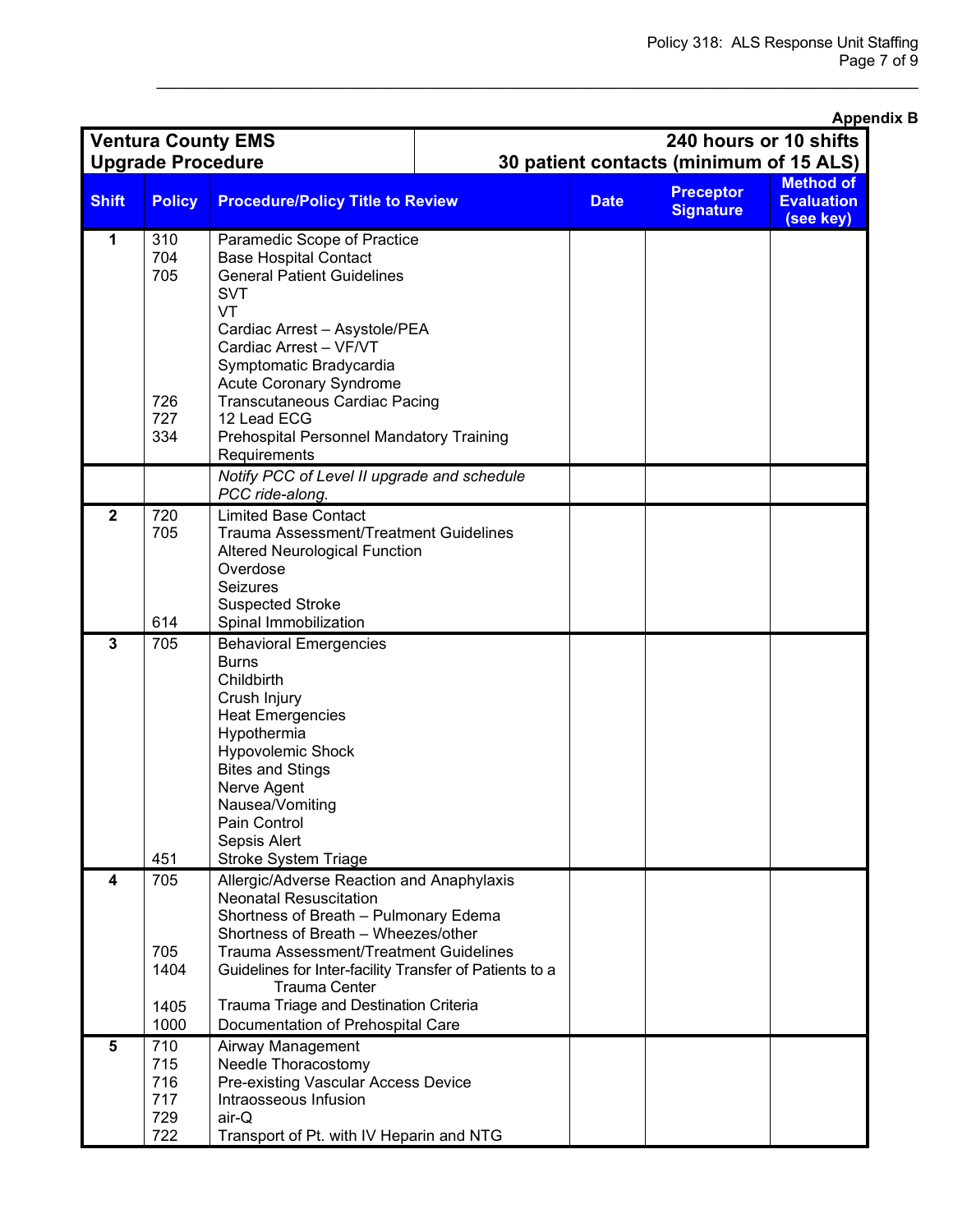| 6  | 600<br>601<br>603<br>606<br>613<br>306 | <b>Medical Control on Scene</b><br>Medical Control at the Scene – EMS Personnel<br><b>Against Medical Advice</b><br>Determination of Death<br>Do Not Resuscitate<br>EMT-I: Req. to Staff an ALS Unit |
|----|----------------------------------------|------------------------------------------------------------------------------------------------------------------------------------------------------------------------------------------------------|
|    | 402<br>612<br>618                      | <b>Patient Diversion/ED Closure</b><br>Notification of Exposure to a Communicable<br><b>Disease</b><br><b>Unaccompanied Minor</b><br><b>ECG Review</b><br><b>Radio Communication</b>                 |
| 8  | 131<br>607<br>1202<br>1203             | Mega Codes<br><b>MCI</b><br>Hazardous Material Exposure-Prehospital<br>Protocol<br>Air Unit Dispatch for Emergency Medical<br>Response.<br>Criteria for Patient Emergency Transportation             |
| 9  |                                        | <b>Multiple System Evaluation</b><br><b>Review Head to Toe Assessments</b>                                                                                                                           |
| 10 |                                        | <b>Review Policies and Procedures</b>                                                                                                                                                                |
|    |                                        | <b>VCEMS Policy and Arrhythmia Exams</b>                                                                                                                                                             |

|                                                                                                       | License. # Date                                                                                                                                                   |  |
|-------------------------------------------------------------------------------------------------------|-------------------------------------------------------------------------------------------------------------------------------------------------------------------|--|
|                                                                                                       | Date_____________________                                                                                                                                         |  |
|                                                                                                       | Date_____________________                                                                                                                                         |  |
|                                                                                                       |                                                                                                                                                                   |  |
| <b>METHOD OF EVALUATION KEY</b>                                                                       |                                                                                                                                                                   |  |
| $E =$ FMEDS Review<br>S = Simulation/Scenario<br>$D =$ Demonstration<br>T = Test/Self Learning Module | DO = Direct Observation in the field or clinical setting<br>$V =$ Verbalizes Understanding to Preceptor<br>NA = Performance Skill not applicable to this employee |  |